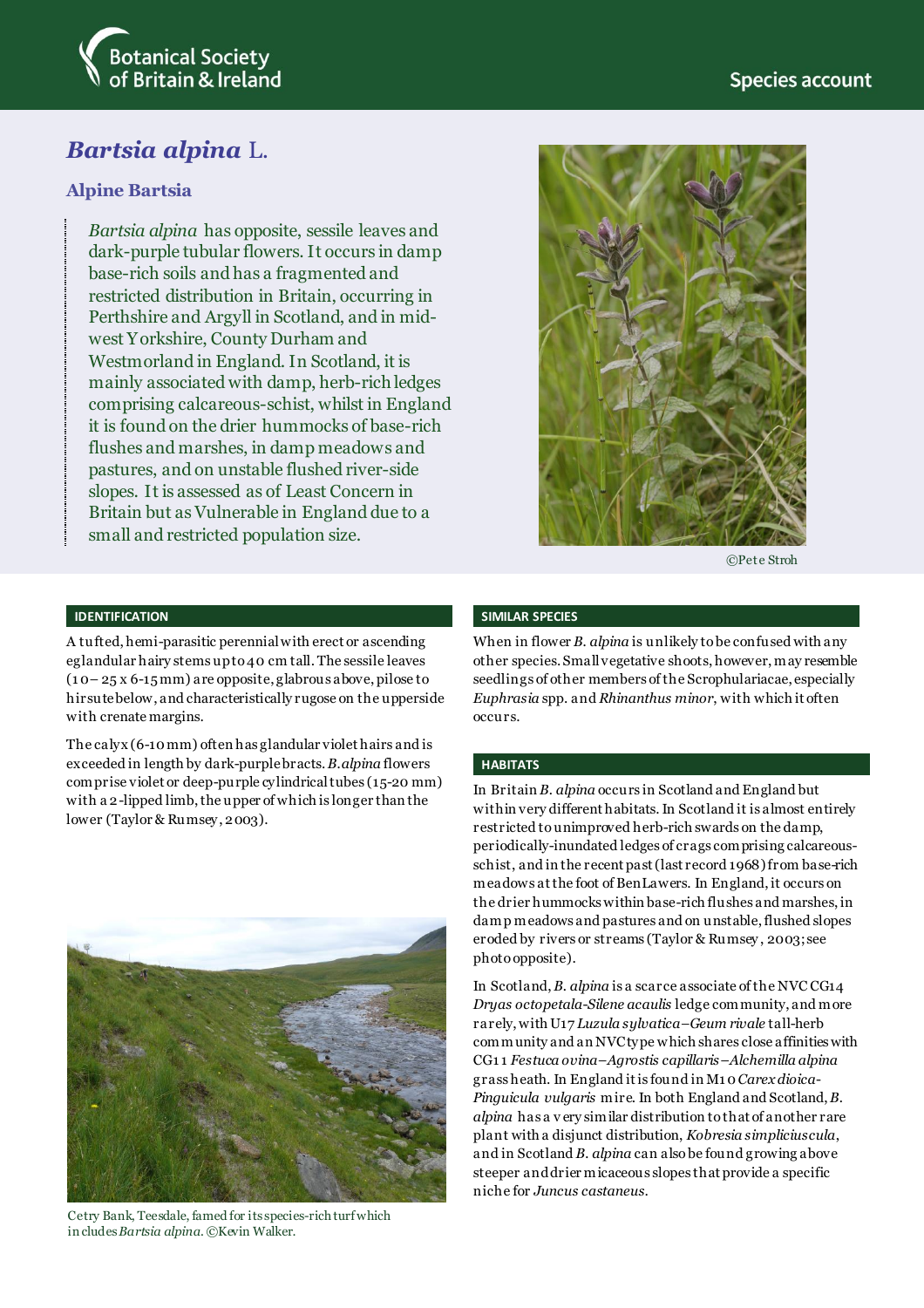# *Bartsia alpina* L.

Across Eurasia it is also associated with alpine meadows, alpine and subalpine calcareous small sedge fens, areas where there is long-lasting snow cover, andin forest mires with only v ery slight base enrichment (Wigginton & Rothero, 1999).

### **BIOGEOGRAPHY**

*Bartsia alpina* is known from Greenland, Canada (around Hudson Bay), Iceland, the Faeroe Islands, Scandinavia, and eastwards to the Urals. It is present in alpine areas throughout Europe, reaching 3,000 metres in the Alps.

It was first recorded in Britain by John Ray at Orton Pastures (Westmorland) in 1668 during a tour of Yorkshire and Westmorland. Since then it has been found in half a dozen or so localities in northern England (Mid-west Yorkshire, Co. Durham, Westmorland), where it remains extremely rare, and around 25 in Scotland (Perthshire, Argyll). Many of the English populations are very small, whereas the two largest Scottish populations comprise some 2,000-3,000 plants.

The species has a western distribution in England and Scotland, even though there are numerous places to the east in Angus where all of its habitat requirements appear to be met (Raven & Walters, 1956). Populations range in altitude from 245 metres near Orton (Cumbria) to 950 metres in Scotland, with most sites being between 600 and 800 metres.

#### **ECOLOGY**

*Bartsia alpina* is a perennial hemi-parasite,flowering between June and August and propagating mainly by



Distribution of *Bartsia alpina* in Great Britain and Ireland.

v egetative spread via long-lived rhizomes.It has a wide range of hosts, including *Andromeda polifolia, Astragalus alpinus, Pinguicula vulgaris* and *Tofieldia pusilla*.

*Bartsia alpina* is capable of self-fertilisation but is not autogamous (Taylor & Rumsey 2003). Flowers are protogynous, and therefore require pollination. This is mainly achieved by visitation from bumble-bees (*Bombus* sp.), with each flower normally only receiving a single visit (Taylor & Rumsey 2003). After flowering the stems die-down and new buds are formed in the axils of the uppermost scale leaves; these ov er-winter and emerge above-ground in late May.

Seed germination occurs in the June following flowering (Taylor & Rumsey, 2003). Seeds (1.8 -2.2 x 1.1 – 1 .3 mm) are trigonous, reniform, have longitudinal transversal grooved wings and a slightly lustrous, whitish to pale brown surface (Bojňanský & Fargašová, 2007). It is unclear how important seed is for maintaining populations. There can be substantial pre-dispersal seed loss because of predation by the larvae of a species of microlepidoptera, and this predation also seems to reduce the germination of apparently undamaged seed (Lusby & Wright, 1996). However, seedlings have been noted occasionally in Britain and, although their survival has not been monitored, their presence indicates that recruitment does sometimes take place.

#### **THREATS**

In England and the Breadalbanes *B. alpina* has been lost from pastures through ov er-grazing, trampling by cattle and drainage, and recent monitoring work on Widdybank Pasture, a heavily cattle-grazed site in Upper Teesdale, has shown a long-term decline in the size of the population (Jerram, 2011). Populations on rock ledges have been less affected by grazing animals, but there seems little doubt that grazing restricts its occurrence on some montane sites in Scotland (Taylor & Rumsey, 2003).

#### **MANAGEMENT**

Light grazing and some trampling by cattle or sheep are crucial for the maintenance of populations in hummocky flush-pasture, by keeping the lusher vegetation down and the habitat open (Pigott, 1956). However, as noted above, overgrazing will lead to excessive compaction of fragile soils and subtle alterations to hydrology. In addition, livestock should be removed during summer months to allow *B. alpina* and other associate species to flower and set seed.

#### **REFERENCES**

- Bojňanský, V. & Fargašová, A. 2007. *Atlas of seed and fruits of Central and East-European Flora*. Springer, The Netherlands.
- Jerram, R. 2011. *Widdybank Pasture – Repeat Recording of Base-rich Flushes.* Unpublished report to Natural England.